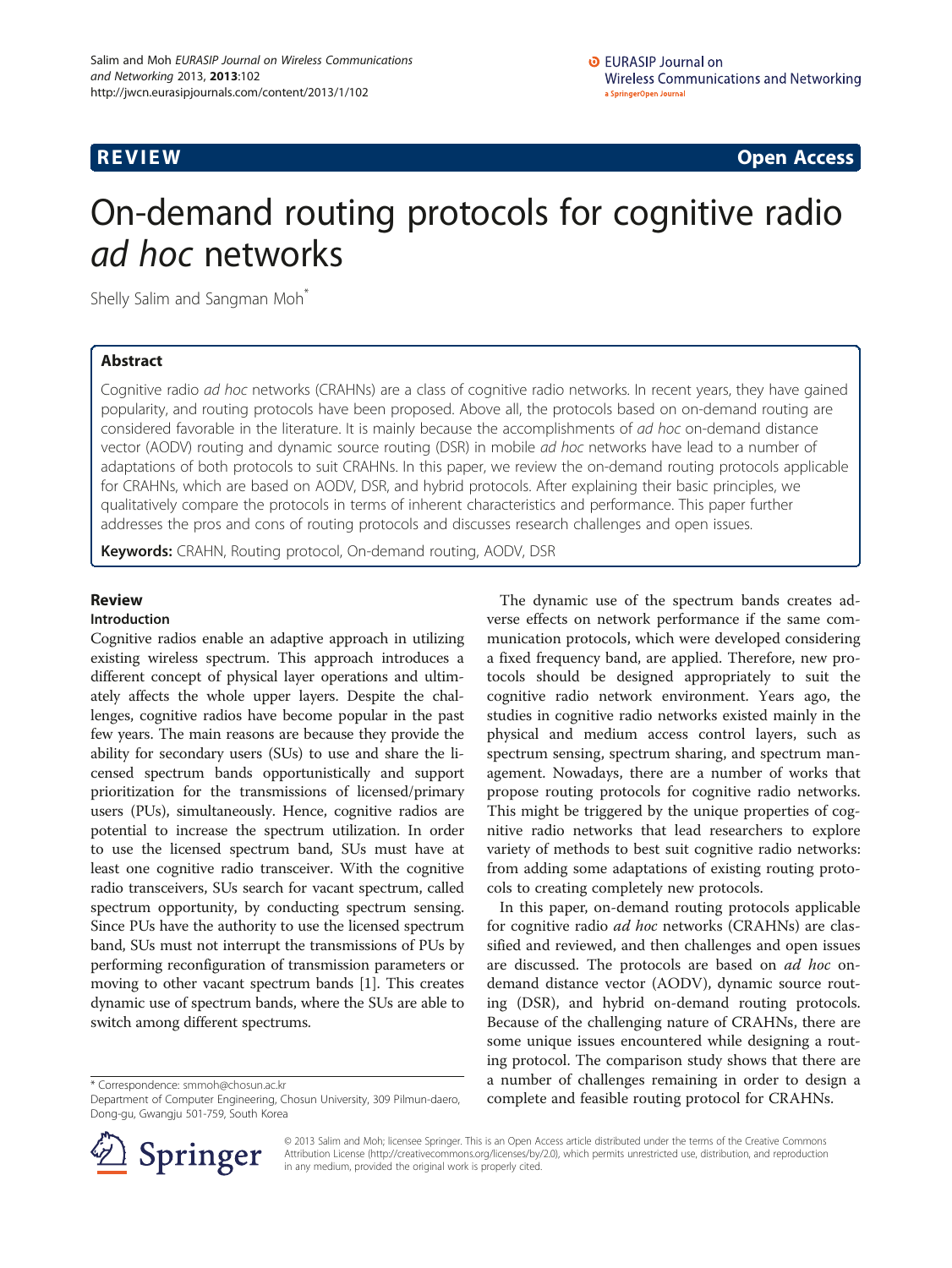In the following section, routing in CRAHNs is introduced and discussed. In the section 'Adaptation of ondemand routing to CRAHNs', the adaptation of on-demand routing protocols such as AODV, DSR, and hybrid protocols into CRAHNs are presented, and they are qualitatively compared. The next section discusses the challenges and open issues. Finally, this paper is concluded in the last section.

### Routing in CRAHNs

CRAHNs are a class of cognitive radio networks without any fixed infrastructures or centralized entities [\[2](#page-8-0)]. Without any centralized body, SUs have to cooperate between themselves in an ad hoc manner to exchange information and obtain necessary knowledge, such as network topology and PUs' presence. Thus, the routing protocol for CRAHNs should satisfy the requirements of both cognitive radio networks (CRNs) and ad hoc networks, as shown in Figure 1. The main concern of cognitive radio communication by SUs is to avoid impeding the PUs' transmission. Therefore, it is necessary to select the route that satisfies both PU avoidance and SUs' endto-end communication in the routing protocol. In [\[3](#page-8-0)], a PU avoidance scheme is inserted in the route setup procedure. There are two significant times when the SUs should select appropriate channels for their communication: one time is at the beginning of the data transmission, and the other time is at the route repair occasion. The channel availability information is obtained from the spectrum sensing mechanism on the physical layer or spectrum occupancy database, if any [[4\]](#page-8-0). Since the spectrum information is a crucial part of route determination, routing protocol should consider cross-layer approach with the physical layer, creating the so called 'spectrum awareness' [[5](#page-8-0)].

The properties of *ad hoc* networks must also be covered in designing routing protocols for CRAHNs. Node mobility encourages spectrum utilization variation not only in time domain but also in space domain. For the



mobile SUs, the spectrum availability at the new location has to be immediately sensed. The adaptation of spectrum sensing result in real-time manner could be very challenging. Thus, efficient spectrum mobility procedure should be considered when designing the routing protocols for CRAHNs. Another characteristic of ad hoc networks is self-configuration. With the absence of a centralized body, all nodes should exchange network-related information in distributed manners via a control channel, so they could organize their data transmissions on the shared wireless medium with minimum transmission failure. In the cognitive radio network environment, the set of available spectrum bands might be different from node to node and might be scarce from time to time. Thus, dedicating some channels to be the common control channels is a questionable implementation. Besides having to solve the control channel issue, routing protocols designed for CRAHNs should not assume bi-directional links. Unidirectional links occur because different nodes might have diverse transmission ranges.

In addition to the abovementioned issues, some requirements of the traditional networking protocols should not be left behind in designing a routing protocol for CRAHNs. Such requirements include power efficiency, quality of service (QoS), and security. Especially in battery-powered mobile nodes, the power efficiency issue is particularly important. One effort to reduce the nodes' power consumption is to use on-demand routing mechanisms. On-demand routing protocols only establish a path when there is active communication taking place, thus reducing energy consumption. There are lengthy discussions on improving the performance of QoS and security that could be carried out by other layers. However, the routing protocol should at least support QoS as one of the considerations in selecting the available spectrum along the end-to-end route establishment.

#### Adaptation of on-demand routing to CRAHNs

In wireless ad hoc networks, AODV routing [[6\]](#page-8-0) and DSR [\[7](#page-8-0)] are the two representative routing protocols, and they are on-demand protocols. Some hybrid works of on-demand and proactive routing protocols are also favorable. In the AODV and DSR protocols, whenever data communication is needed, the source node would find a route to the destination; this is called route discovery. Route discovery starts with the source node broadcasting route request (RREQ) packets; then, the packets are forwarded by intermediate nodes or relaying nodes. The destination node or the intermediate node who knows the route to the destination node responds by unicasting a route reply (RREP) packet back to the source node. When the source receives RREP, the route is established, and data packet transmission may start. Besides route discovery, AODV and DSR also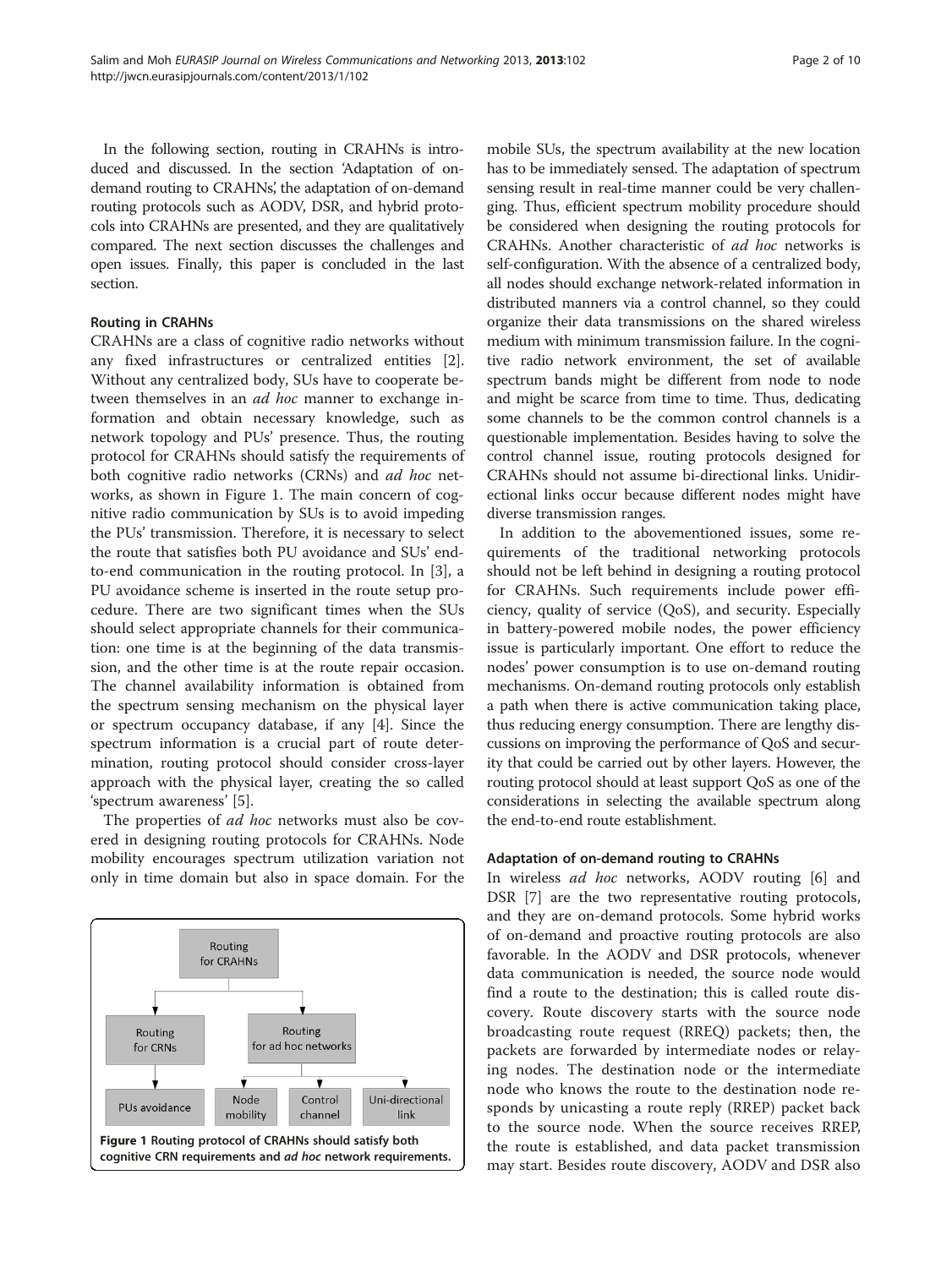have route maintenance procedures involving route error (RERR) packets.

Two main characteristics of AODV are the setup of reverse/forward path pointers and destination/source sequence numbers. AODV uses sequence numbers as freshness indicator and loop-free guarantee [\[8](#page-8-0)]. Meanwhile, the main characteristics of DSR are the RREQ and RREP packets' format. As a source routing, the source node determines the complete sequence of hops to reach the destination. Thus, the RREQ and RREP packets contain all the intermediate nodes' addresses. AODV does not store any routing entries but the ongoing communication, while DSR maintains a route cache and uses the existing route entries, if available, until they are marked invalid [[9\]](#page-8-0). In one of the performance comparison, AODV delivers almost 90% of the transmission packets, while DSR performs best with the minimum number of hops [[10](#page-8-0)].

In mobile ad hoc networks (MANETs), on-demand routing requires less network resources and less energy consumption than proactive routing because the proactive routing has to broadcast control messages periodically and store all routing paths in the routing table even though there is no data to send. In general, proactive routing is more suitable for stable ad hoc networks, whereas on-demand routing is more suitable for dynamic ad hoc networks. Under the same environment and operation conditions, CRAHNs are more dynamic than MANETs due to the unexpected behavior of PUs. As a result, the on-demand routing is more suitable for CRAHNs rather than the proactive routing. AODV and DSR are the approved and standardized MANET routing protocols. They support the properties of ad hoc topology, self-organizing, self-configuring, and mobility well [[11\]](#page-8-0). They also have route maintenance procedures that can be used to solve frequent connectivity changes. AODV is probably more suitable for cognitive wireless networks compared to DSR. One of the reasons is because DSR route discovery may lead to unpredictable length of control packets and data packets. Thus, DSR is not suitable for the intermittent connectivity environment of cognitive radio networks. Nevertheless, DSR adaptation for cognitive radio network routing protocol is one of the earliest works [[12\]](#page-8-0). However, later, AODVbased cognitive routing protocols are proposed more than DSR-based ones.

As stated earlier, to apply the routing protocols of other wireless networks to cognitive radio networks is not feasible due to their poor performance in dynamic spectrum environment. Therefore, modifications are necessary in adapting AODV and DSR for cognitive radio routing. A common approach is by inserting spectrum-related information, such as spectrum opportunity (SOP), channel usage list, etc., of the SUs into the routing control packets. In the route discovery, this

spectrum-related information is piggybacked on the control packets (RREQ, RREP, and RERR). For example, the source node may insert its spectrum-related information on RREQ packets. When the intermediate nodes forward the RREQ packets, they also include their own spectrum-related information. Then, usually the destination node gets to decide the spectrum band to be used for data transfer. It assigns the spectrum, encapsulates it in RREP, and sends it back to the source node. Likewise, intermediate nodes that receive RREP assign the spectrum bands (Figure 2). Hence, on RREQ and RREP forwarding, the packets are getting larger in size with agreement with the hop or distance between the source and destination. The routing protocols that adopt this method are as follows: spectrum-aware ondemand routing protocol (SORP) [[13\]](#page-8-0), delay-motivated on-demand routing protocol (DORP) [\[14\]](#page-8-0), and weighted hop, spectrum awareness, and stability (WHAT) routing metric [[15\]](#page-8-0). Some protocols assume that other information is also carried by RREQ and RREP, such as node states in multi-hop single-transceiver cognitive radio network routing protocol (MSCRP) [\[16](#page-8-0)]. However, most studies that add extra information to control packets did not evaluate the overhead. Some protocols propose solutions to specific problems such as the deafness problem, load balancing, and intermittent connectivity problem.

#### Adaptation of AODV to CRAHNs

A simple modification to adopt AODV into CRAHNs environment is by defining a new routing metric with 'spectrum awareness' property. Such protocols are SORP [[13\]](#page-8-0), DORP [[14](#page-8-0)], and WHAT routing metric [[15\]](#page-8-0). DORP is a continuation work of SORP, and both are early works that define the cumulative delay metric. WHAT routing metric considers path length, usage of licensed channel, and channel switching frequency.

The cumulative delay metric of SORP and DORP introduces switching delay, which is later referred by many other works. Switching delay is defined as the delay caused by switching among frequency bands. Another consideration is backoff delay that is caused by multi-

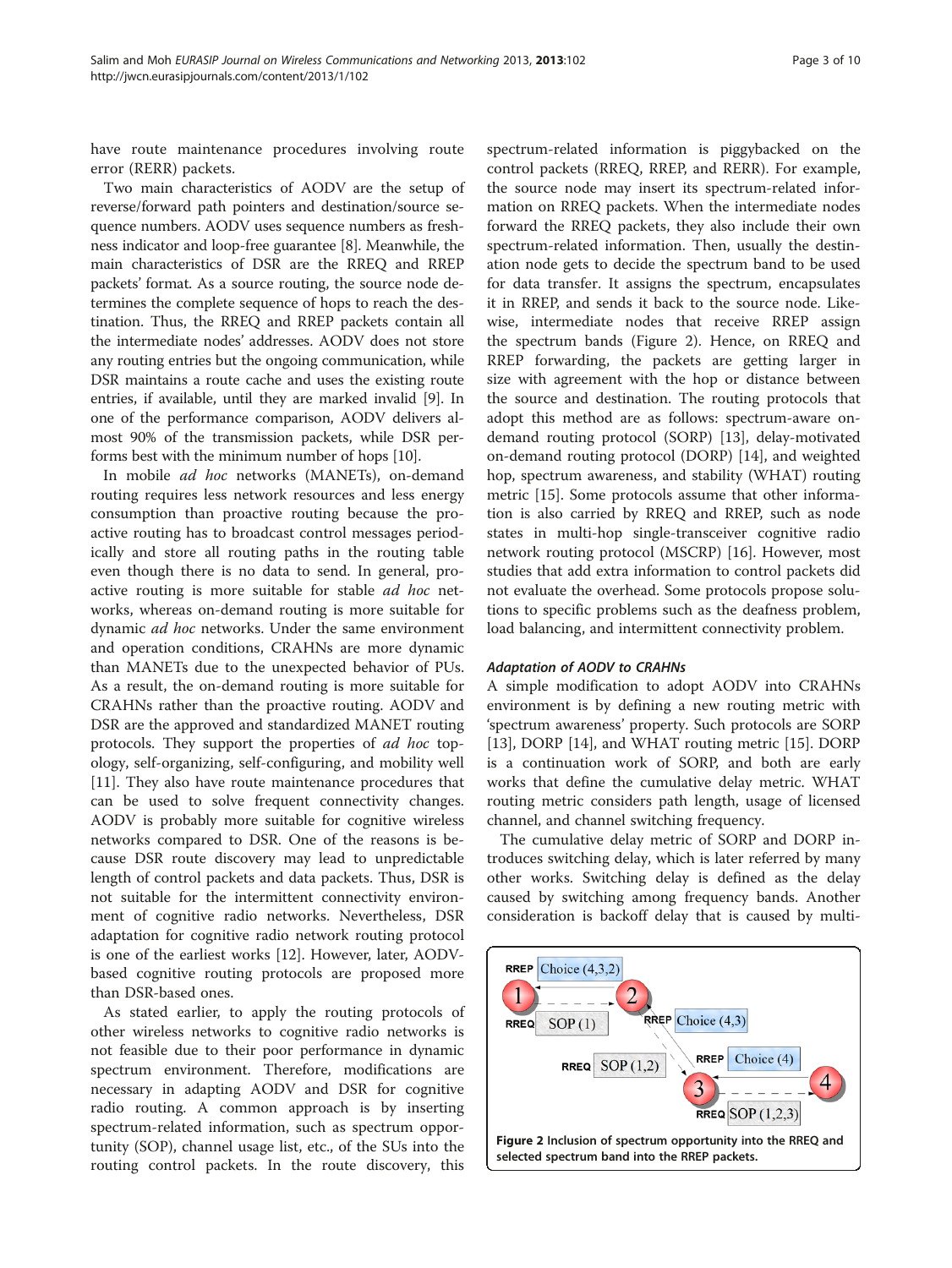flow interference within a frequency band. Cumulative delay is the sum of switching delay and backoff delay. DORP adds queuing delay caused by the transmission of other flows on the node to the cumulative delay calculation. Since SORP and DORP focus on delays, they are suitable for delay-sensitive application. They result in fairly low cumulative delay and smooth cumulative delay change in handling intersecting flows. On the other hand, WHAT metric claims to be able to capture the overall quality of a path to have multiple considerations and to enhance the network throughput. However, WHAT metric requires a tuning parameter in determining the metric value and path selection. This static, predefined tuning parameter would reduce the cognitive learning capability.

Some routing protocols that provide spectrum awareness for route selection rather than employing new routing metric are connectivity-based routing [\[17](#page-8-0)], cognitive ad hoc on-demand distance vector (CAODV) [\[18\]](#page-8-0), and dual diversity cognitive *ad hoc* routing protocol (D<sup>2</sup>CARP) [[19](#page-8-0)]. The connectivity-based routing observes the SUs' network connectivity which is determined by the PUs' channel usage on the basis of graph theory and mathematical analysis. It finds all possible paths from source to destination by adopting the route discovery procedure of AODV. Then, the destination selects one best-quality path by considering the number of hops, PUs' activity, and channel switching along the paths. However, no performance comparison given is given in [\[17\]](#page-8-0).

CAODV exploits spectrum diversity in the two ways of inter-route and intra-route spectrum diversity. Interroute spectrum diversity is a scheme to discover multiple routes but through the same channel, while intra-route spectrum diversity is a scheme to discover a single route but through multiple channels. CAODV introduces an additional control packet, which is primary user route error (PU-RERR) packet, to indicate an error caused by the detection of PUs' activity in the operating channel. PU-RERR packets are locally broadcasted on the channels affected by PUs' activity, and they provide a method to adapt to dynamic spectrum availability during data communications. However, performance comparison against any routing protocols is not given in [[18\]](#page-8-0).  $D^2CARP$  is a variation of AODV that combines path and spectrum diversity, that is, the SUs could switch among different paths and different channels. To support such capability, the route discovery process provides multi-path and multi-channel routes. D<sup>2</sup>CARP improves CAODV in terms of packet delivery ratio, overhead, delay, and hop count. However,  $D^2CARP$  requires RREP packets to be broadcasted back to the source, which requires a larger routing table and more resource consuming. Note that, in the original AODV, the RREP packet is unicasted to the source.

Routing protocols could also be designed to solve specific problems, such as the MSCRP trying to solve deafness problem [\[16](#page-8-0)] and local coordination-based routing focusing on load balancing [\[20](#page-8-0)]. MSCRP applies node states and deafness problem constraint. Each node must be in one of the three node states: single-channel state, switching state, and non-free state. When there is no flow across a node or there are flows only on the channel where the node stays, that node is at single-channel state. When the flows are distributed on different channels, the node is at switching state. A node is at non-free state when it is a neighbor of a switching state node. After applying those states, the deafness problem constraint is defined as two consecutive nodes in a flow cannot be simultaneously at switching state.

Local coordination-based routing is also a continuation work of SORP with a local coordination scheme on intersecting nodes to perform load balancing. In this protocol, once a node becomes an intersecting node to accommodate multiple data flows, the local coordination scheme is invoked. This scheme helps intersecting nodes to decide whether to perform flow accommodation or flow redirection based on workload evaluation (includes additional control packet exchanges). In Figure 3, node 1 is serving flow 2, and node 2 is serving flow 3. When new flow 1 occurs, first it is established with node 1 and node 2 as intermediate nodes. These two intersecting nodes perform a local coordination scheme to find appropriate neighbors to redirect the flow. The results are as follows: node 1 redirects flow 1 to neighboring node 3, and node 2 redirects flow 3 to neighboring node 4.

However, further examined, local coordination routing has a contrasting approach with MSCRP. In local coordination routing, in order to balance the load between nodes, it is encouraged to redirect flows to neighboring nodes, thus creating switching nodes occurring side by

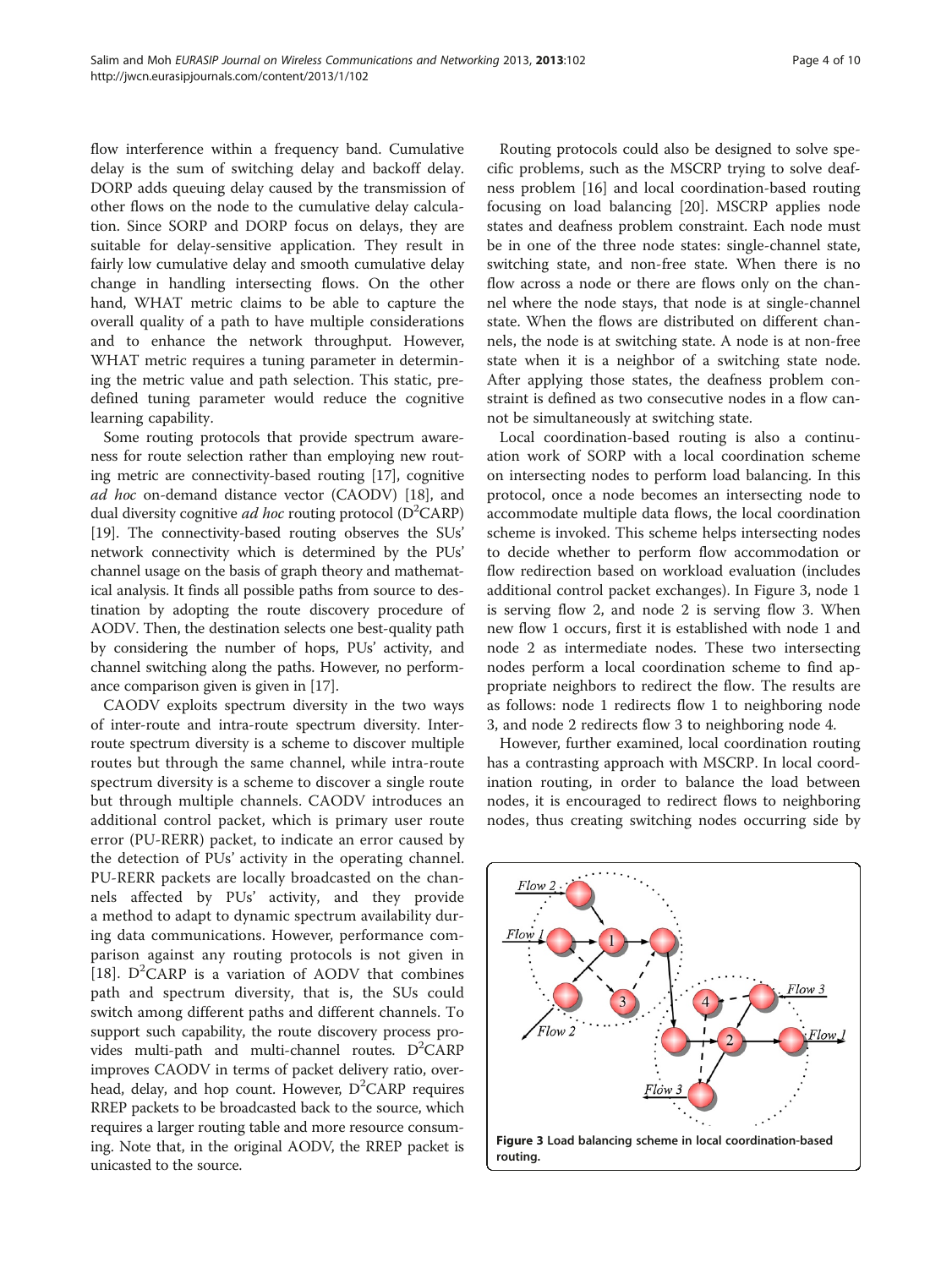side. This violates the deafness problem constraint, that is, two consecutive nodes serving the same flow should not be switching nodes. It is difficult to decide which approach is better since MSCRP results in significant network throughput improvement and local coordination-based routing results in low cumulative delay.

Routing protocols that concentrate on path provision guarantee have also been proposed. Path provision could be maintained by either path reservation or backup path. Spectrum-aware routing protocol (SPEAR) has a channel reservation algorithm and aims to increase the network throughput [\[21](#page-8-0)], while the backup channel and cooperative channel switching (BCCCS) routing focuses on route maintenance by providing a backup channel [\[22](#page-8-0)]. SPEAR allows multiple paths to propagate to the destination node and limits the number of routes forwarded by each node by few additional parameters. After the destination node performs route selection using the traditional routing metric (maximum throughput and minimal hop count to break ties), embeds the channel assignment in RREP, and sends it to the source node, every node along the path then performs route setup and channel reservation by propagating explicit channel reservation messages to the neighbors within the interference impact area.

In BCCCS routing, each node saves a list of available channels and priorities and updates it periodically. BCCCS routing involves channel requests (CREQ), channel reply (CREP), and channel information (CINFO) control packets. CREQ works similarly to AODV's RREQ with the addition of cognitive radio identifier (CRID) of the source node and channel counters. CREP works similarly to AODV's RREP with the addition of CRID of both the source and destination nodes, link metric, and prioritized channel list. The CINFO messages are periodically sent to the neighboring nodes to refresh the list of available channels and priorities. For data transfer route, the destination node selects the least used channel by referring to the channel counters. When this route is broken, the involving nodes simply switch to a channel at the second priority on the available channel list and update the next backup channels.

Both SPEAR's channel reservation and BCCCS's backup channel objectives are to provide channel availability. Channel reservation attempts to guarantee an accessible channel from the beginning of the data communication, in other words, a proactive approach. A backup channel tries to solve immediate availability issue of the channel in the case of a broken path. On one hand, the proactive approach is favorable to obtain better spectrum management and sharing between the nodes and to minimize packet collision. On the other hand, in the cognitive radio environment, the available spectrum bands are dynamically varied over time and space, and the link reliability is relatively low. Thus, broken links might occur frequently. In

those cases, the provision of a backup channel would result in immediate route recovery and avoids the repetition of the time- and resource-consuming route discovery scheme. Hence, providing a backup channel might be a better solution. The SPEAR performance, in its best case, could achieve more than 180% throughput improvement over link-based routing, and in its worst case, it could achieve 35% throughput improvement over link-based routing and flow-based routing. BCCCS routing is shown to be able to achieve almost 100% connectivity.

A quite advanced approach of AODV modification is traffic-aware routing protocol (TACR) that combines the traffic-aware routing and Q-learning algorithm [[23\]](#page-8-0). In route discovery, intermediate nodes trigger the prediction model when RREQ is received. The prediction model formula includes the prediction time interval, standard normal random variable, and two constant controlling parameters. Moreover, TACR is able to perceive current traffic information by using a packet called cognitive packet. Traffic prediction and traffic perception are used as inputs to the route decision making process. TACR employs Q-learning technique in the route maintenance. Q-learning enables a network to self-configure, selfmanage, and self-adapt. When the Q-value reaches a certain threshold, it means that the quality of the path is better, and the route involving this path will increase the route lifetime. The simulation results of TACR are end-toend delay and packet loss rate reduction, as well as throughput improvement when traffic arrival rate is high.

#### Adaptation of DSR and hybrid protocols to CRAHNs

One of the earliest works on routing protocols for cognitive radio network is based on DSR; it is called collaborative routing. This work has been referred to many times as it explains the importance of collaborating route selection and spectrum management. However, a collaborative route needs a central entity, so it cannot be referred for CRAHNs. Another routing protocol that defines a new routing metric is cognitive routing metric with improving capacity (CRM-IC) [\[24](#page-8-0)]. CRM-IC aims to improve the network capacity by considering PUs' usage pattern and interference of the SUs. This routing metric improves the end-to-end throughput and transmission completion time.

Two similar works focus on intermittent connectivity problem; they are anti-intermittence source routing protocol (AiSorp) [\[25\]](#page-8-0) and anti-intermittence routing [[26](#page-8-0)]. AiSorp combines the forward routing discovery process of DSR and backward process of AODV. In its routing discovery, when the cognitive radio routing request reaches the destination node, the destination node stops transmitting and computes the corresponding path metric. The path metric considers the PUs' channel utilization, link weight, and two predefined parameters. For the route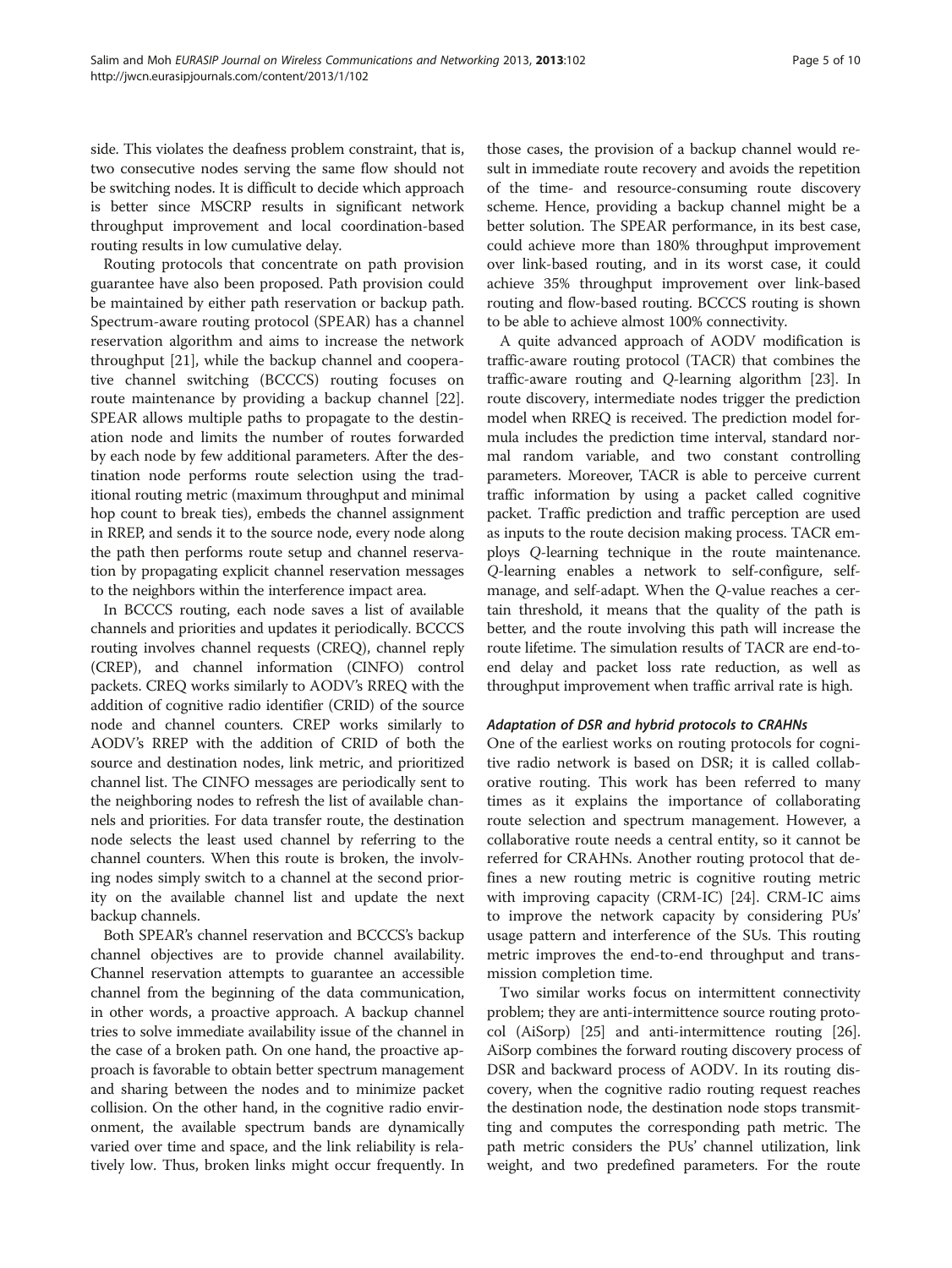maintenance, when a path is invalid, the affected node does not immediately send a cognitive radio routing error (CR3ER) to the source node. Instead, the node waits for a period of time, called the routing holding state. Before the routing holding state timer expires, if the node can transmit data again, it then performs routing maintenance; else, it sends a CR3ER packet to the source node.

Likewise, anti-intermittence routing also focuses on the intermittence connectivity issues and contains some procedures similar to AiSorp. The difference in the antiintermittence routing is that it designs a routing metric to maximize route lifetime by taking into account the probability and the average time that the channel is free from PUs, intra-flow interference, and three weighing parameters. Also, in the route maintenance, when a channel is invalid, the node will send CR3ER to the destination node instead of to the source node. The destination will collect all link information again. If the route path still exists, the destination node carries out the channel selection and selects a new channel for the whole path; otherwise, it performs re-routing.

Another hybrid routing protocol is the spectrum-tree -based on-demand routing protocol (STOD-RP) [\[27\]](#page-8-0). It combines tree-based proactive routing and on-demand route discovery from AODV. STOD-RP introduces a new metric, called airtime cost, to evaluate the resource consumption of a link. Airtime cost takes into account the channel access overhead, protocol overhead, and packet size (which is constant for specific access technology) to formulate link rate and packet error rate. Then, the available time duration of the spectrum band is included to evaluate the link stability. Finally, the cost of an end-to-end route, or the cumulative cognitive route cost, is the total airtime cost added with the total switch delay referred from SORP.

In STOD-RP, the SUs form a tree in each available spectrum band, called spectrum-tree. Each spectrum-tree has one root. Some nodes may belong to multiple spectrum-trees, called overlapping nodes or gateway nodes. The overlapping nodes are equipped with multiple spectrum-agile radios and simultaneously work in multiple spectrum-trees. Each node has its unique CRID in one spectrum-tree. Consequently, the overlapping nodes that work in multiple spectrum bands have multiple CRIDs. In this way, CRID indicates the proactive route to the root node. The STOD-RP routing is classified into intra-spectrum routing and inter-spectrum routing. The route discovery uses a spectrum route request (SRREQ) and a spectrum route reply (SRREP). SRREQ extends AODV's RREQ with the fields [CRIDS, CRIDD, metric, intra/inter], and SRREP extends AODV's RREP with the fields [CRIDS, CRIDD, intra/inter]. [CRIDS] and [CRIDD] are the CRIDs of the source node and destination node, respectively. [metric] is the cumulative cognitive route cost, and [intra/inter] indicates whether or not the destination node is in the same spectrum-tree as the source node. In the simulation results, when the number of gateway nodes increases, STOD-RP reduces the average endto-end delay, and as the number of channel increases, it reduces the control overhead. The routing protocols reviewed are summarized in Table [1.](#page-6-0)

## Challenges and open issues Novel routing metrics

Working in a CRN environment, a routing protocol has another extra task to ensure that the communication between SUs does not disturb the PUs' communication. In order to do so, the routing mechanism should obtain the spectrum occupancy information on the physical layer and include the spectrum/channel assignment in the path selection so that the nodes would have to follow the assigned path and spectrum. A simple yet feasible approach is to adopt spectrum occupancy-related routing metric, such as PUs' existence probability, PUs' spectrum occupancy period, and interference level.

There are some works that introduce routing metrics for cognitive radio networks [[28](#page-8-0),[29](#page-8-0)]. In [[28](#page-8-0)], several routing metrics are introduced and combined. The routing metrics attempt to capture the end-to-end performance of SUs and the interference to PUs. A metric called OPERA is introduced for CRAHNs in [[29\]](#page-8-0), which is claimed to achieve optimality and accuracy. It focuses on actual end-to-end delay, and thus, it is suitable for delay-sensitive applications. These routing metrics try to involve the expected consequence of the SUs' route establishment to the PUs' communications quality.

Some studies referred in this paper define a routing metric that considers the PUs' spectrum occupancy period. However, that approach is only appropriate when the PUs are occupying a certain spectrum in a regular manner, and it would likely be unsuitable when the PUs' behavior is unpredictable (unless a strong learning module is included to cope with the PUs' behavior). For a more realistic routing metric, one possible candidate is the metric based on interference with PUs. By monitoring the interference level, SUs could get a full picture of the PUs' occupancy and ongoing transmission power level on the spectrum band, thus avoiding those spectrums in their communication. One of the interference-based metric is the Federal Communications Commission (FCC) interference temperature [[30](#page-8-0)]. However, there is one general drawback of the FCC interference temperature model, that is, the assumption that the SUs are aware of the PUs' interference temperature limits. The interference temperature limit information dissemination is considered a fundamental issue, and the FCC's interference temperature model was once dropped due to its real implementation issue [\[31\]](#page-8-0). Despite the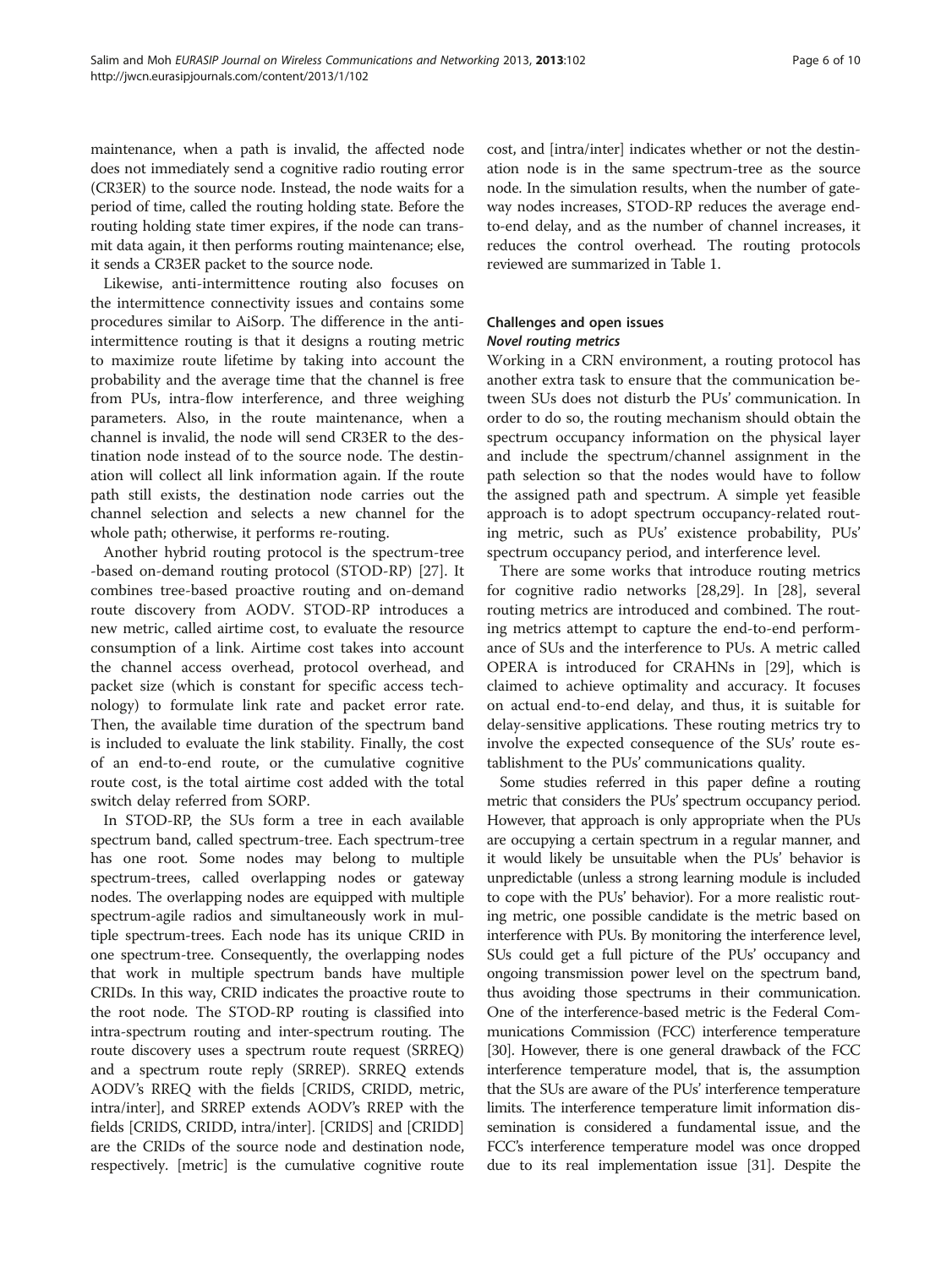<span id="page-6-0"></span>Table 1 Comparison of routing protocols for CRAHNs

| <b>Routing protocols</b>              | Advantages                                                                                   | <b>Disadvantages</b>                                                                                                               |
|---------------------------------------|----------------------------------------------------------------------------------------------|------------------------------------------------------------------------------------------------------------------------------------|
| SORP [13] and DORP [14]               | · Suitable for delay-sensitive application                                                   | · Does not include PU avoidance                                                                                                    |
|                                       | · Simulation result: lower cumulative delay                                                  |                                                                                                                                    |
| WHAT routing [15]                     | • Multiple consideration on metric calculation                                               | • Uses manually defined parameter                                                                                                  |
|                                       | · Simulation result: enhances throughput                                                     |                                                                                                                                    |
| Connectivity-based routing [17]       | · Observes connectivity of SUs' network by<br>considering PUs' activity                      | · Discovers all possible paths during route discovery,<br>which might result in high resource consumption                          |
|                                       | · Includes PUs' activity and channel switching<br>in the routing metric                      |                                                                                                                                    |
| CAODV [18]                            | · Considers spectrum diversity, which provides<br>adaptability to PUs' activity              | • Discovers multi-path or multi-channel routes, which<br>might result in high resource consumption                                 |
| $D^2$ CARP [19]                       | · Considers spectrum diversity, which provides<br>adaptability to PUs' activity              | • Discovers multi-path and multi-channel routes and<br>broadcasts RREP packets, which might result in high<br>resource consumption |
| MSCRP [16]                            | • Solves the deafness problem                                                                | • Adds node networking tasks                                                                                                       |
|                                       | · Simulation result: significantly improves throughput                                       |                                                                                                                                    |
| Local coordination-based routing [20] | • Provides load balancing                                                                    | • Adds control packet exchanges                                                                                                    |
|                                       | • Simulation result: incurs fairly lower cumulative delay                                    |                                                                                                                                    |
| <b>SPEAR [21]</b>                     | • Provides channel reservation                                                               | • Uses traditional routing metric                                                                                                  |
|                                       | · Simulation result: achieves significant throughput<br>improvement                          | • Uses manually defined parameter                                                                                                  |
| BCCCS <sub>[22]</sub>                 | • Provides backup channel                                                                    | • Adds list and table keeping                                                                                                      |
|                                       | • Simulation result: shows almost 100% connectivity                                          |                                                                                                                                    |
| <b>TACR</b> [23]                      | • Includes learning capability                                                               | • Uses manually defined parameter                                                                                                  |
|                                       | · Simulation result: reduces end-to-end delay and<br>packet loss rate                        | • Adds complexity                                                                                                                  |
| <b>CRM-IC [24]</b>                    | • Maximum capacity route selection                                                           | • Uses single routing metric                                                                                                       |
|                                       | · Simulation result: larger end-to-end throughput and<br>better transmission completion time |                                                                                                                                    |
| AiSorp [25]                           | • Defines route maintenance procedure modification                                           | • Uses manually defined parameters                                                                                                 |
|                                       | · Simulation result: longer routing lifetime                                                 |                                                                                                                                    |
| Anti-intermittence routing [26]       | • Defines route maintenance procedure modification                                           | • Uses manually defined parameters                                                                                                 |
|                                       | · Simulation result: longer routing lifetime                                                 |                                                                                                                                    |
| <b>STOD-RP [27]</b>                   | • Provides proactive route via tree-based routing                                            | • Lacks analysis of gateway node activity (e.g., energy<br>consumption)                                                            |
|                                       | • Simulation result: reduces end-to-end delay and<br>control overhead                        |                                                                                                                                    |

implementation issue, there is a possibility that the FCC's interference temperature model would be revived since there are efforts to model the interference temperature constraint for CRNs as in [\[32](#page-9-0)]. Therefore, the interferencebased routing metric is seen to be favorable and promising for implementation in CRAHNs.

#### Network resource consumption

In CRNs, SUs access and communicate using the vacant spectrum band opportunistically. This condition sets a limitation on network resources. In a condition where the penetration of PUs' activity is high, SUs might have only a few vacant channels for their packet transmissions. Thus,

they should manage their packet transmissions efficiently, possibly by reducing the number of control packet transmissions and focusing on data packet transmissions. Ondemand protocols do not require periodic control packet exchanges, but they broadcast and unicast control packets in the route discovery and route maintenance procedures for active routes. In other words, by eliminating periodic control packet exchanges, on-demand protocols reduce the number of packet transmissions required by SUs. Some routing protocols based on on-demand routing in CRAHNs, such as the connectivity-based routing [[17](#page-8-0)], CAODV [[18](#page-8-0)], and  $D^2CARP$  [\[19\]](#page-8-0), add the control packet transmissions. They discover multiple paths during the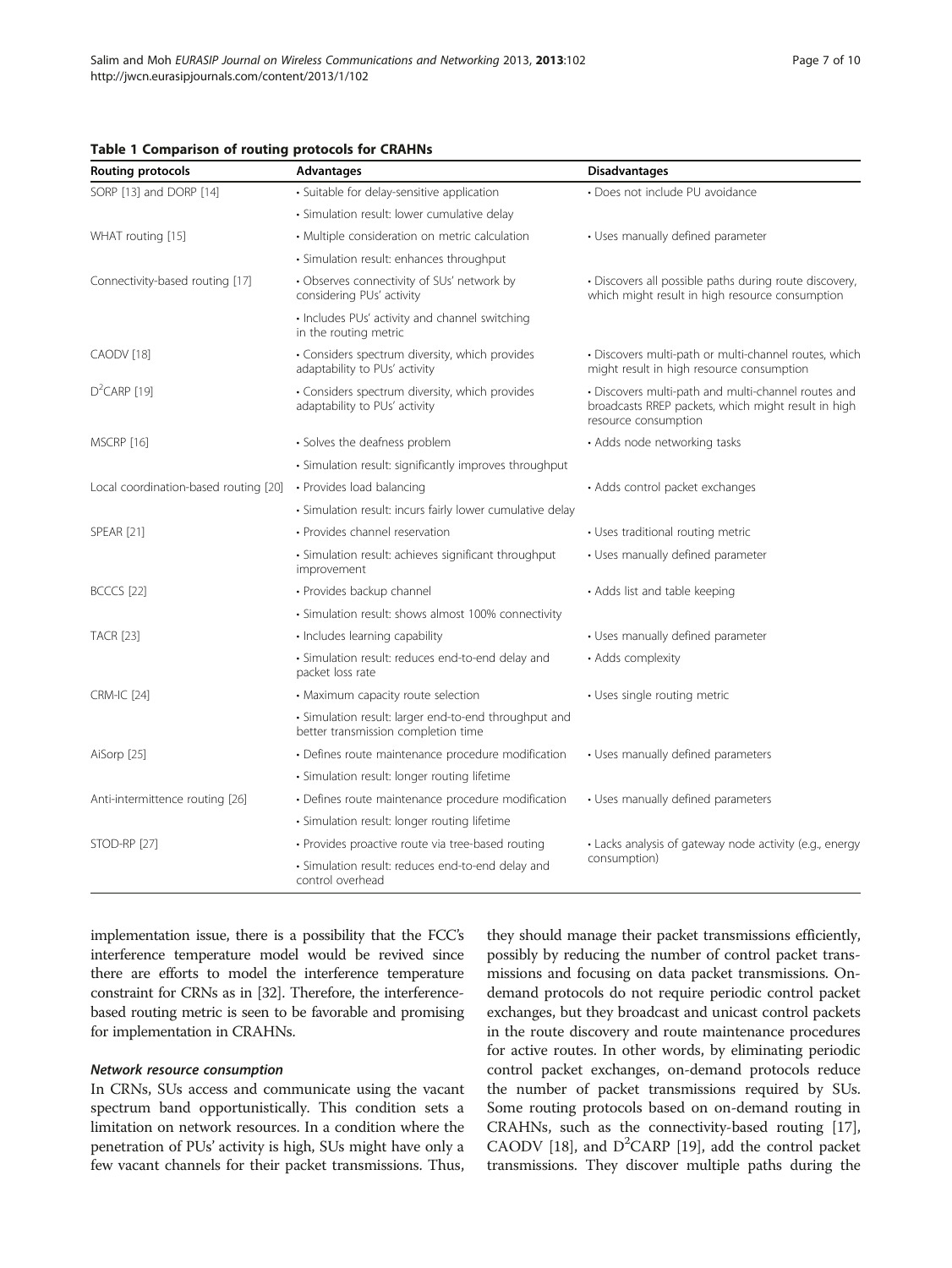route discovery. Furthermore, CAODV adds probe packets and additional control packet PU-RERR, whereas D<sup>2</sup>CARP broadcasts RREP packets back to the source. The effectiveness of adding control packet transmissions against the channel availability should be considered.

### Network heterogeneity

Heterogeneity in CRAHNs is not only caused by the dynamics of spectrum availability but also by the reconfigurability of SUs. The available spectrum for SUs may be different from node to node. Most of the routing protocols address the spectrum diversity by jointly selecting path and channel and by considering channel switching events. ARDC [\[33](#page-9-0)] adopts graph modeling to adapt to dynamic changes in the network topology efficiently. However, ARDC failed to consider the effect of SUs' reconfigurability. When the operating channel of a SU is rendered unavailable due to the detection of PUs' activity, the routing protocol would redirect the communication through another vacant channel, without considering reconfigurability. There is a wide range of reconfigurability supported by SUs with their cognitive radio devices, that is, transmission power, modulation scheme, coding rate, etc. can be reconfigured. These reconfigurability options can be combined with the routing decision. For example, by adjusting the transmission power and modulation scheme, the SUs might change the communication technique from overlay to underlay, without switching to another channel. By considering the reconfigurability of SUs, various options for routing decision are possible.

### Energy conservation

When considering a network with mobile node deployment, energy conservation is inevitable since mobile nodes are often battery-powered. In CRAHNs, energy conservation of nodes is crucial because they have some extra particular tasks compared to noncognitive radio network. In the previous discussion, it has been pointed out that routing in CRAHNs requires further complexities; those are novel routing metric, learning module, and route maintenance. However, above all, the routing protocol should be as simple as possible to conserve energy. The works referred to in this paper fail to pay attention to this issue, except AiSorp and anti-intermittence routing, both of which increase the routing lifetime, and local coordination-based routing that focuses on load balancing. However, local coordination-based routing requires additional control packet exchanges for its workload evaluation, while it does not study the energy consumption of doing so. Nevertheless, for all referred works, since the routing protocols are on-demand based, they support simple energy conservation by setting up the route only when it is needed.

To preserve network lifetime, analyzing the energy consumption of additional tasks given to the nodes by the routing protocol is encouraged. For example, inserting the spectrum-related information into the routing control packets (RREQ, RREP, and RERR) would increase the packet size accordingly to the distance/hop traveled. The nodes have to perform extra task to attach the spectrumrelated information as well as to send longer packets. Those additional activities are energy consuming. Therefore, node-burdening tasks should be avoided if the performance is not fairly improved. Trade-off between energy consumption and additional node tasks (MSCRP's deafness problem constraint, BCCCS' list and table keeping, and STOD-RP's gateway node power usage) should be evaluated.

#### Quality of service

An addition to the complexities of CRAHN routing protocol design is to create QoS supporting routing protocols. The applications in CRAHNs might vary as in other networks, and they need different QoS. The basic categories of services are bandwidth, latency, jitter, and packet loss [[34\]](#page-9-0). The applications might only need one of the services or a combination of them. However, in the referred works, we could not find any routing protocol with QoS support. Even though providing QoS requires additional computation, it is advantageous for SUs, especially when there are various kinds of application traffic with different service requests. By defining QoS, spectrum management becomes more efficient. For example, given a set of available spectrum band, there are two kinds of applications run by a SU: data transfer and voice communication. The routing protocol with QoS support could recognize the application service demands and would choose the path with the lowest loss for data transfer, lowest end-to-end delay, and lowest jitter for voice communication. Without QoS support, the routing protocol would assign the path and spectrum based solely on its routing metric and might fail to satisfy the application requirements.

This survey paper presents a number of on-demand routing protocols for cognitive radio *ad hoc* networks. They are classified based on the underlying on-demand protocols: AODV, DSR, and hybrid on-demand protocols. It turns out that routing protocols that modify AODV are the most popular ones. AODV is probably more suitable for cognitive wireless networks compared to DSR. One of the reasons is because DSR route discovery may lead to unpredictable packet length, which is not suitable for intermittent connectivity environment of cognitive radio networks.

Looking at existing works and discussions on routing protocol design for CRAHNs, an appropriate routing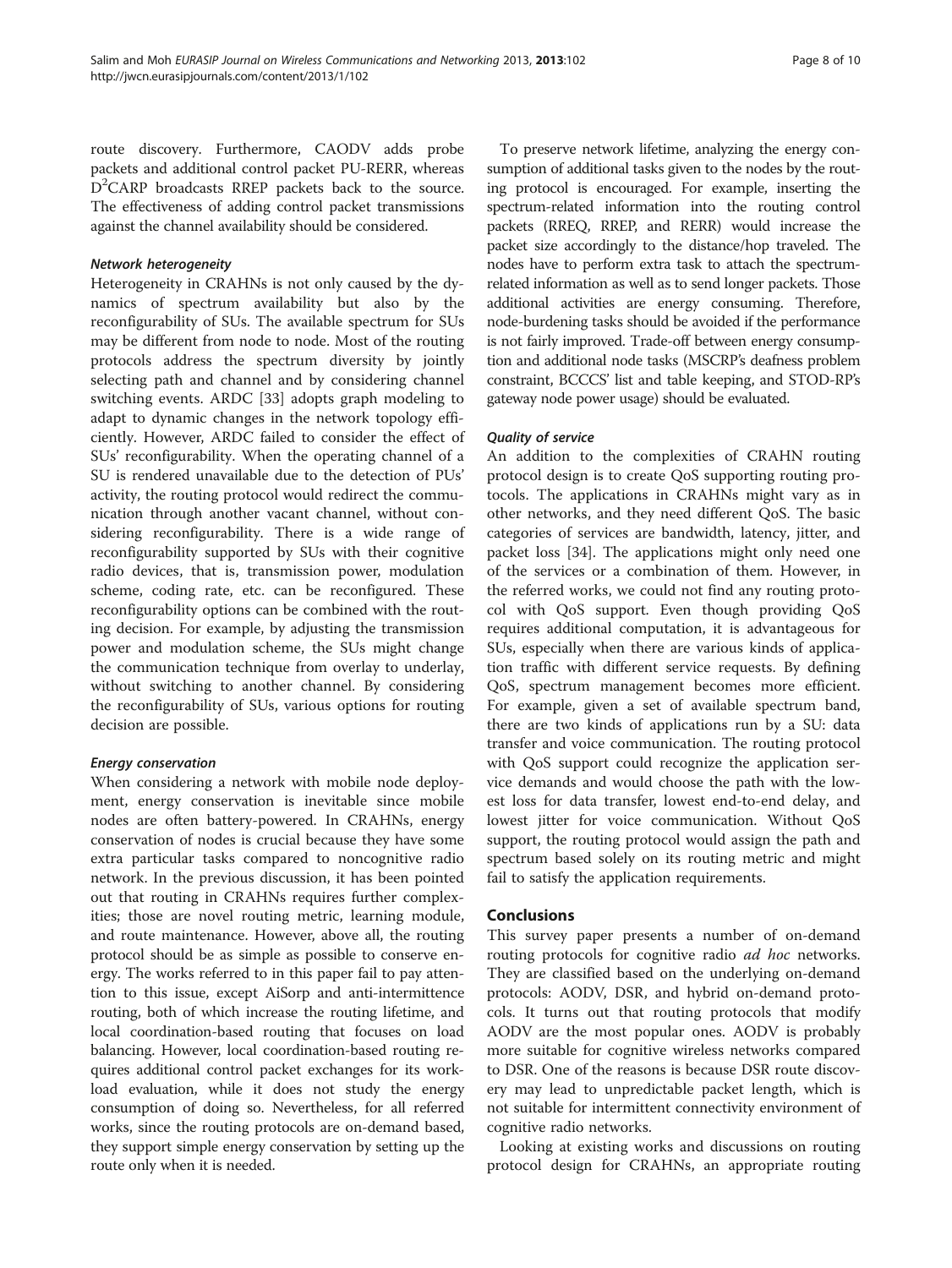<span id="page-8-0"></span>protocol could be derived. Firstly, we recommend an adaptation of on-demand routing since its performance has been proven to suit mobile ad hoc networks, and it has the preferred properties suitable for CRAHNs. Then, a novel routing metric should be defined to include spectrum-related information in the routing mechanisms. In this way, the path selection consists of not only the selected path but also of the assigned spectrum. One promising candidate is a metric that is based on interference level with PUs since it guarantees PU avoidance. The routing protocol should consider the network resource consumption by examining both the necessity of multiple paths and the addition of control packet exchanges. Moreover, the routing protocol should be aware of network heterogeneity by considering the reconfigurability of SUs as one of the routing options. To preserve energy, the routing protocol should be as simple yet effective as possible. The trade-off between energy consumption and additional node tasks should be evaluated, especially when the extra tasks are oriented to a single objective and not overall network performance improvement. Finally, the routing protocol should consider QoS support, which would be beneficial to SUs.

#### Competing interests

The authors declare that they have no competing interests.

#### Acknowledgments

The authors wish to thank the editor and anonymous reviewers for their helpful comments on this paper. This work was supported in part by the research fund from Chosun University, 2013.

#### Received: 5 October 2012 Accepted: 26 March 2013 Published: 16 April 2013

#### References

- IF Akyildiz, WY Lee, MC Vuran, M Shantidev, NeXt generation/dynamic spectrum access/cognitive radio wireless networks: a survey. Comput. Networks 50(13), 2127–2159 (2006)
- IF Akyildiz, WY Lee, KR Chowdhury, CRAHNs: cognitive radio ad hoc networks. Ad Hoc Networks 7, 810–836 (2009)
- 3. KR Chowdhury, MD Felice, SEARCH: a routing protocol for mobile cognitive radio ad-hoc networks. Comput. Comm. 32, 1983–1997 (2009)
- 4. G Ko, AA Franklin, SJ You, JS Pak, MS Song, CJ Kim, Channel management in IEEE 802.22 WRAN systems. IEEE Comm. Mag 48(9), 88–94 (2010)
- 5. M Cesana, F Cuomo, E Ekici, Routing in cognitive radio networks: challenges and solutions. Ad Hoc Networks 9(3), 228–248 (2011)
- 6. C Perkins, E Belding-Royer, Ad hoc on-demand distance vector (AODV) routing. (IETF RFC 3561, 2003).<http://www.ietf.org/rfc/rfc3561.txt>. Accessed 24 January 2011
- 7. D Johnson, Y Hu, D Maltz, The dynamic source routing protocol (DSR) for mobile ad hoc networks for Ipv4. (IETF RFC 4728, 2007). [http://www.ietf.org/](http://www.ietf.org/rfc/rfc4728.txt) [rfc/rfc4728.txt](http://www.ietf.org/rfc/rfc4728.txt). Accessed 24 January 2011
- 8. C Perkins, E Royer, Ad-hoc on-demand distance vector routing, in Proceedings of the 2nd IEEE Workshop on Mobile Computing Systems and Applications (New Orleans, 25–26 February 1999)
- DB Johnson, DA Maltz, Dynamic source routing in ad hoc wireless networks, in Mobile Computing, ed. by T Imielinski, H Korth (Kluwer, Netherlands, 1996), pp. 153–179
- 10. S Mittal, P Kaur, Performance comparison of AODV, DSR and ZRP routing protocols in MANETs, in Proceedings of the International Conference on Advances in Computing, Control, and Telecommunication Technologies (Trivandrum, 28–29 December 2009), pp. 28–29
- 11. ASK Pathan, CS Hong, Routing in mobile ad hoc networks, in Guide to Wireless Ad Hoc Networks (Springer, London, 2009), pp. 59–92
- 12. Q Wang, H Zheng, Route and spectrum selection in dynamic spectrum networks, in Proceedings of the 3rd IEEE Consumer Communications and Networking Conference (Las Vegas, 8–10 January 2006)
- 13. G Cheng, W Liu, Y Li, W Cheng, Spectrum aware on-demand routing in cognitive radio networks, in Proceedings of the 2nd IEEE International Symposium on New Frontiers in Dynamic Spectrum Access Networks (Dublin, 17–20 April 2007)
- 14. G Cheng, W Liu, Y Li, W Cheng, Joint on-demand routing and spectrum assignment in cognitive radio networks, in Proceedings of the IEEE International Conference on Communications (Glasgow, 24–28 June 2007)
- 15. J Chen, H Li, J Wu, WHAT: a novel routing metric for multi-hop cognitive wireless networks, in Proceedings of the 19th Annual Wireless and Optical Communications Conference (Shanghai, 14–15 May 2010)
- 16. H Ma, L Zheng, X Ma, Y Luo, Spectrum aware routing for multi-hop cognitive radio networks with a single transceiver, in Proceedings of the 3rd International Conference on Cognitive Radio Oriented Wireless Networks and Communications (Singapore, 15–17 May 2008)
- 17. A Abbagnale, F Cuomo, Gymkhana: a connectivity-based routing scheme for cognitive radio ad hoc networks, in Proceedings of the IEEE Conference on Computer Communications (INFOCOM) Workshops (San Diego, 15–19 March 2010)
- 18. AS Cacciapuoti, M Caleffi, L Paura, Reactive routing for mobile cognitive radio ad hoc networks. Ad Hoc Networks 10(5), 803–815 (2012)
- 19. MA Rahman, M Caleffi, L Paura, Joint path and spectrum diversity in cognitive radio ad-hoc networks. EURASIP Journal on Wireless Communications and Networking 2012, 235 (2012). doi:[10.1186/1687-1499-](http://dx.doi.org/10.1186/1687-1499-2012-235) [2012-235](http://dx.doi.org/10.1186/1687-1499-2012-235)
- 20. Z Yang, G Cheng, W Liu, W Yuan, W Cheng, Local coordination based routing and spectrum assignment in multi-hop cognitive radio networks. Mobile Network. Appl. 13, 67–81 (2008)
- 21. A Sampath, L Yang, L Cao, H Zheng, BY Zhao, High throughput spectrumaware routing for cognitive radio based ad-hoc networks, in Proceedings of the 3rd International Conference on Cognitive Radio Oriented Wireless Networks and Communications (Singapore, May, 2008)
- 22. M Zeeshan, MF Manzoor, J Qadir, Backup channel and cooperative channel switching on-demand routing protocol for multi-hop cognitive radio ad hoc networks (BCCCS), in Proceedings of the 6th International Conference on Emerging Technologies (Islamabad, 18–19 October 2010)
- 23. Y Xu, M Sheng, Y Zhang, Traffic-aware routing protocol for cognitive network, in Proceedings of the IEEE 72nd Vehicular Technology Conference (Ottawa, 6–9 Sept. 2010)
- 24. Z Zhong, T Wei, Cognitive routing metric with improving capacity (CRM-IC) for heterogeneous ad hoc network, in Proceedings of the International Conference on Information Networking and Automation (Kunming, 18–19 October 2010)
- 25. L Gong, S Deng, W Tang, S Li, Anti-intermittence source routing protocol in distributed cognitive radio network, in Proceedings of the 4th International Conference on Wireless Communications, Networking and Mobile Computing (Dalian, 12–14 October 2008)
- 26. H He, L Gong, W Tang, J Wang, S Li, Spectrum-aware anti-intermittence routing in distributed cognitive radio network, in Proceedings of the International Conference on Communications, Circuits and Systems (Milpitas, 23–25 July 2009)
- 27. G Zhu, IF Akyildiz, G Kuo, STOD-RP, A spectrum-tree based on-demand routing protocol for multi-hop cognitive radio networks, in Proceedings of the IEEE Global Telecommunications Conference (, New Orleans, 30 November-4 December 2008)
- 28. G Lei, W Wang, T Peng, W Wang, Routing metrics in cognitive radio networks, in Proceedings of the 4th IEEE International Conference on Circuits and Systems for Communications (Shanghai, 26–28 May 2008)
- 29. M Caleffi, IF Akyildiz, L Paura, OPERA: optimal routing metric for cognitive radio ad hoc networks. IEEE Trans. Wireless. Comm. 11(8), 2884–2894 (2012)
- 30. PJ Kolodzy, Interference temperature: a metric for dynamic spectrum utilization. Int. J. Netw. Manag. 16(2), 103–113 (2006)
- 31. MD Gallagher, KD Smith, FR Wentland, M Settle, NTIA comments on the establishment of an interference temperature metric to quantify and manage interference and to expand available unlicensed operation in certain frequency bands. (ET Docket No. 03–237, 2004). [http://www.ntia.doc.gov/fcc-filing/2004/](http://www.ntia.doc.gov/fcc-filing/2004/ntia-comments-establishment-interference-temperature-metric-quantify-and-manage-inte) [ntia-comments-establishment-interference-temperature-metric-quantify-and](http://www.ntia.doc.gov/fcc-filing/2004/ntia-comments-establishment-interference-temperature-metric-quantify-and-manage-inte)[manage-inte.](http://www.ntia.doc.gov/fcc-filing/2004/ntia-comments-establishment-interference-temperature-metric-quantify-and-manage-inte) Accessed 25 November 2011